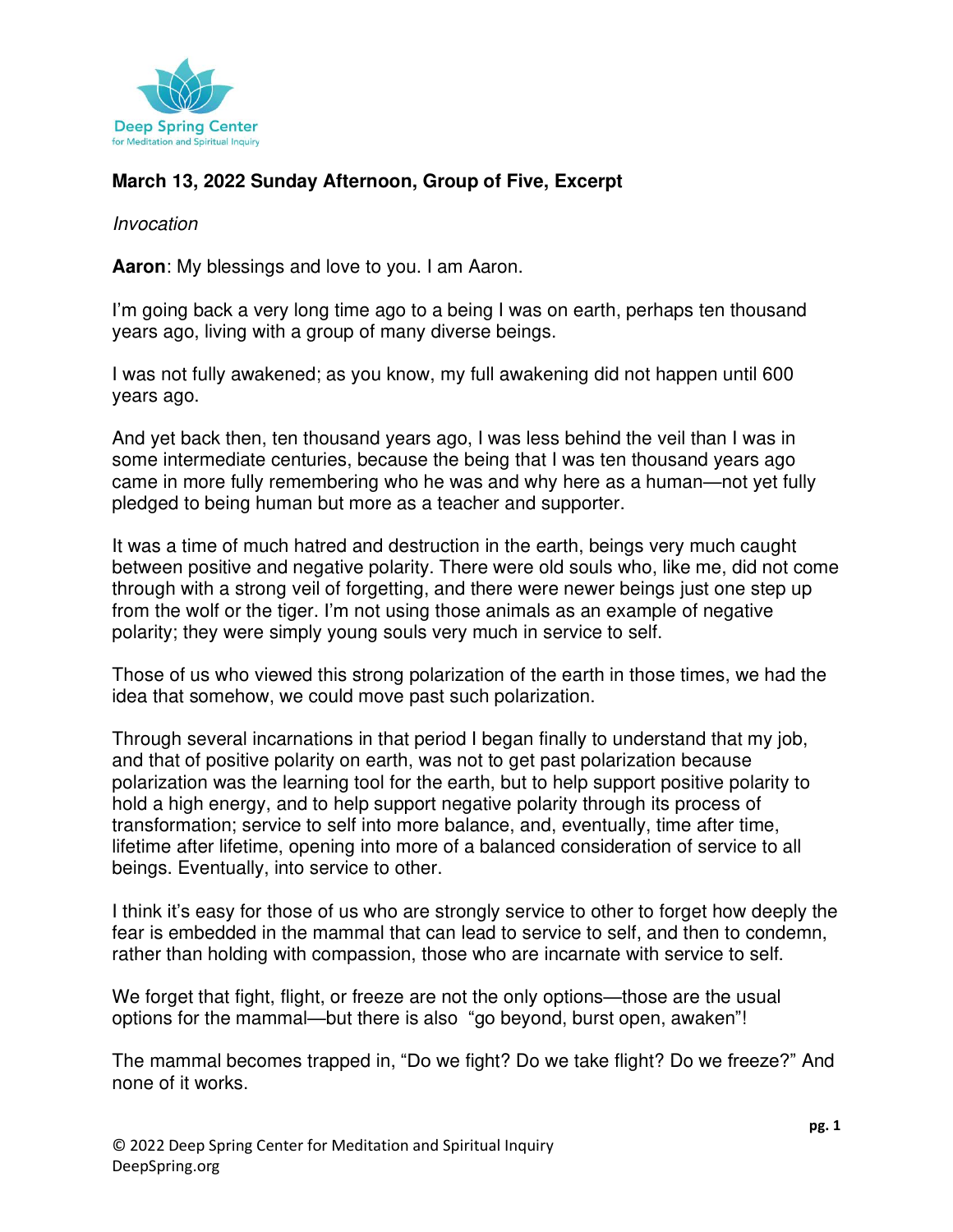

Eventually, through repeated testing that none of it works, comes that awakening, "None of this works. If I'm trapped in self-belief of myself as limited to this mammal being's habitual reactions, I have no freedom. But when I recognize who I am, and that the mammal is simply the animal that I live in for this lifetime, the one who is awake can live through me."

Putin, and others like him, are caught up in fight out of their fear. The Ukrainians are doing a beautiful job of fighting back. And I in no way negate that choice; I admire their bravery. But for them it is still coming from a place of mammal fear and response, even with love of freedom being its basis.

I think the greatest gift that can be given both to the Ukrainian people and the world right now is support in remembering we are spirit, here in this human experiment. Can a human remember its divine essence and live from that essence, and still do what is needed in the world? Grow the food, put out the forest fires caused by lightning, even fight the invader, but not from a place of hatred.

How can you energetically best support those who are doing the fighting not only by offering loving kindness and energy and love to them, but also holding in meditation the image, "You are awake. Fight as you must but don't become trapped in being somebody who must fight, because you are awake. Come more fully into that awakeness. Live from that awakeness."

Barbara was speaking earlier of my question *(if she were in a room with Putin holding a* weapon, she also with a weapon), could you kill? The question is not "can you kill," but can you kill truly from a place of love, a totally uncontracted space?

This is a very dangerous question. If you cannot act from a place of love, how can you receive from a place of love?

As soon as you approach the invader with even the most noble, "My country—you must stop," but with anger, even without fear but with anger and hostility, you're adding to the negative energy in the whole cosmos.

How can you live or die, support, and save or kill, from a totally openhearted space that knows this being, who you are rescuing or killing, is yourself?

There's much more I could say, but I would like to hear from my beloved friends, here.

Let me just add that I see your world coming to this place that we've been looking at for not just two thousand but many, many thousands of years. It really is that place where positive and negative polarity meet.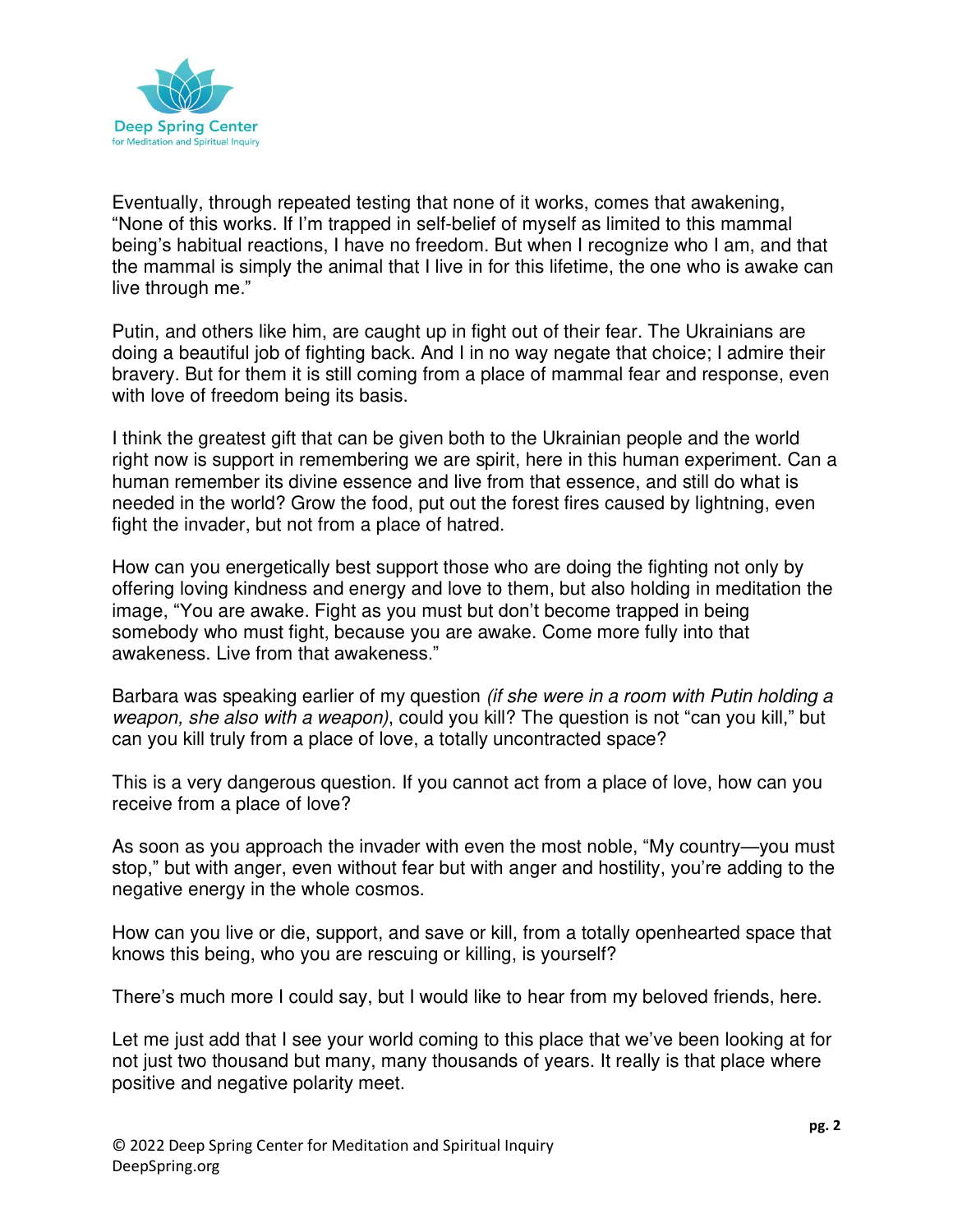

And holding positive polarity— love, but also laughter (the comedians you were talking about), joy—holding this is so important right now for the whole earth. The power of lightness, lightness of being in every way, while still taking everything that presents to you today absolutely seriously.

I am Aaron. I invite whoever would like to speak, to speak… I'll leave the body to Barbara. I'll come back if there are questions or anything else for me to say.

Let me add one more thing. This, my dear friends, is what you came for. You all know that. And together we can help the world inch over into a more positive polarity.

You are so loved, and there are so many offering help at every level.

**Q**: Aaron, will you comment on our President Biden's approach to this? It seems balanced and cautious. I would just like if you would comment on it.

**Aaron**: Thank you, Q, I hear your question. Overall, I think his approach is balanced. But it still is an approach of some degree of reasonable fear when facing a maniac, knowing that nuclear bombs will destroy the world. Knowing that this man who is his present opponent is so mentally unbalanced, unbalanced in fear and lust for power, and so forth.

So, while on a strategic level I would like to see Biden take a more assertive step, I do understand his hesitancy in doing that. You don't take an assertive step to somebody who is holding a gun to all your family's heads. And the earth is our family. How do you balance that?

I do not think President Biden is acting out of fear so much as out of caution and a deep sense of responsibility.

I also know that unless you stand up to a bully, he will not back down. How do we balance that? I pause.

**Q**: There is some confusion in my mind, when we talk about Putin being unbalanced, as to whether he might be a negatively polarized being intending to become more a 5th density negatively polarized being, in which case all this is very useful to that end. Or is he simply just intending to be positively polarized and has gone off the deep end? (ie does positive polarity see negative polarity as *'unbalanced'* when actually it is somewhat rational in pursuing its goal of increasing its negative polarization) Can you comment on that, please? Thank you.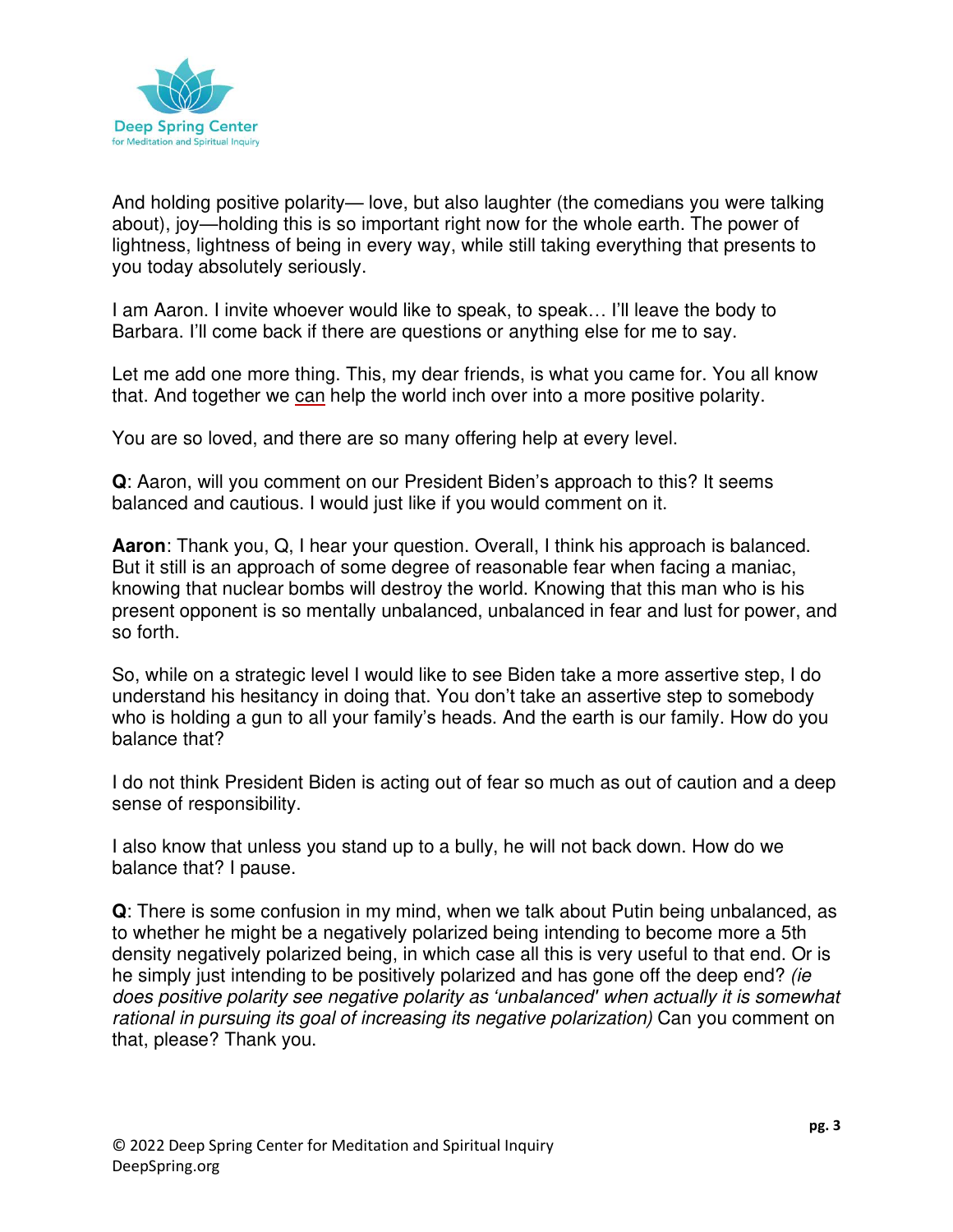

**Aaron**: What makes a negatively versus a positively polarized being? No human is born into the world without history. The one you know as Putin, I may not look in the akashic records at his background, but his actions, from his willingness to cause the death of so many people and the homelessness of millions of people, tells me that he is deeply service to self. I don't know why; as I said, I may not look in the akashic records and violate his privacy.

But I would align him with one like Hitler—both mentally imbalanced, caught up in various psychological trauma, and deeply negatively polarized, deeply service to self and holding the intention move deeper and deeper into negative polarity.

This is worrisome, because to destroy the world with a nuclear weapon takes him further into negative polarity. Perhaps he can, not consciously, but see that as the ultimate step to negative expression, "If I have to destroy the world, I'll destroy the world, but I will keep power." I don't know.

**Q:** I saw a comment released a couple days ago from an earlier conversation with Biden and Putin. Biden said, "I think you are a man with no soul." And Putin's response was, "Then we understand each other." He embraces that concept.

**Aaron**: I would agree with that in some ways.

What does it mean to be a man with no soul? First of all, I think Biden is a man with a very connection to the soul, a very deep concern for the well-being of all sentient beings. Very deeply concerned with not doing harm. He understands what it means to act on a positive soul level, and thus he can begin to understand that which is the heart of negativity, the absence of love. But as a human, Biden does not understand exactly what harm means. Perhaps there is not yet unconditional love.

Let's take a different person: President Zelensky. This man is a shining light. When I see him speak, he is deeply intentioned to stop the aggression in his country, and yet his energy field is so open and filled with light. From my perception, empty of hatred for the Russians, even of Putin.

Is a nuclear war possible? Yes. And I don't believe there is such a thing as a limited nuclear war. Yes, it could be one nuclear bomb dropped in one country—in Ukraine or Poland or France, or wherever it might be, and then perhaps a second or third in Russia.

But the nuclear radiation will spread, and the fact that a nuclear war could start makes it more possible in the future.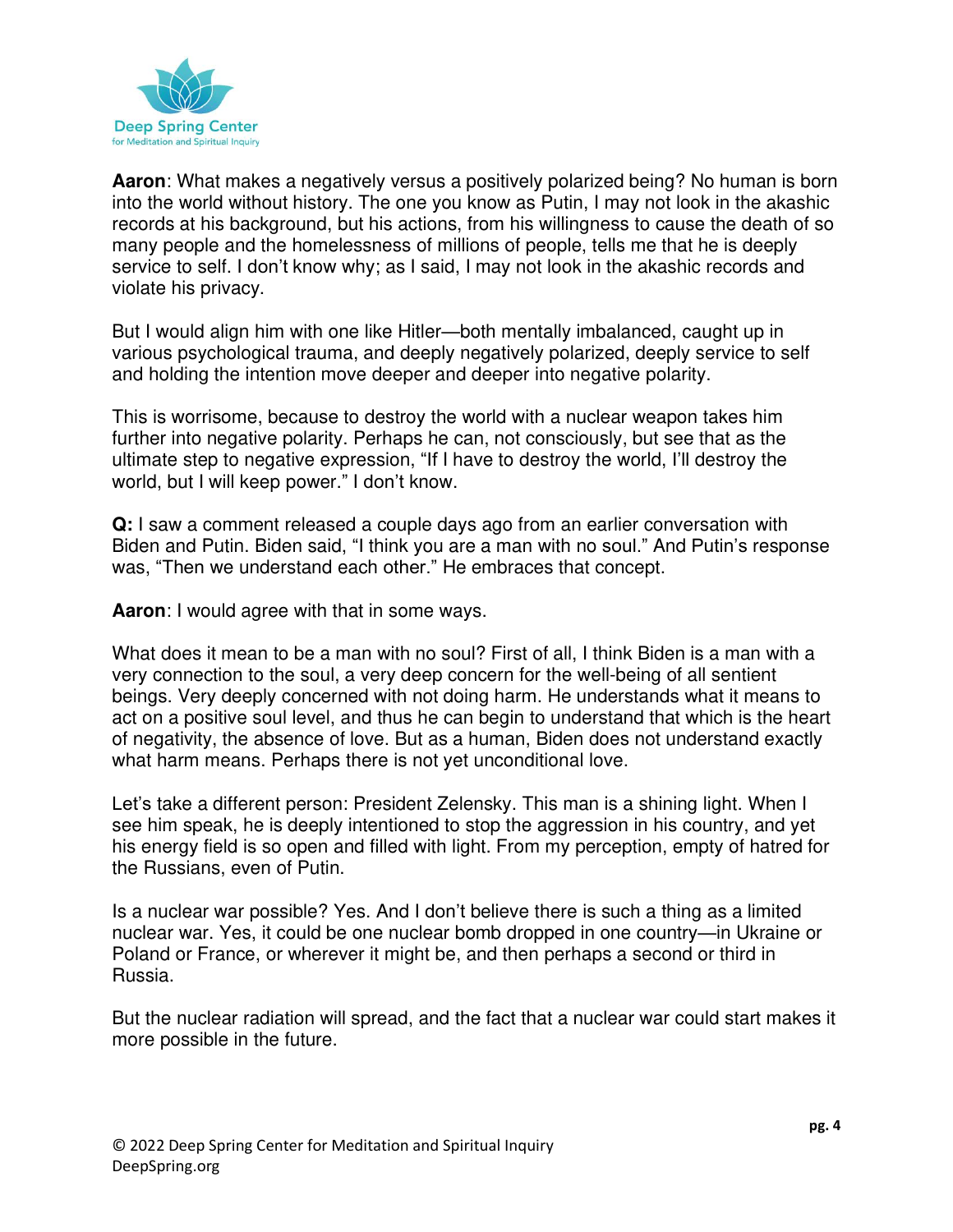

With this in mind, you are all being asked to look at what it means to have the power to kill.

You are all standing there with guns, with bombs. How does the human address that contracted energy, "Kill! Defend! Flight! Fight! Freeze!"? It's got to blow open at some point.

I step out of this whole third density form of perspective. And yet, I commit to remaining a third density human and helping to resolve this issue on this earth. I am (not me, but you) third density human; most of you now well into fourth density but still human. If you're cut, you bleed. You are human.

What is important here is the shift of consciousness that is transmitted through you to others, the raising of consciousness itself.

You might think of yourselves as the ultimate air purifiers, where negative polarity is small dangerous particles in the air and those who are air purifiers let those particles run through them, absorbing, and releasing them. Purifying and clarifying the whole energy of the earth. How do we do that?

I pause. So here again, I'm happy to talk further. And I invite Yeshua, Mary, A'ton, Tavis, anyone else, to participate.

**Q:** I brought up the idea of using the imagery for us students at Deep Spring Center, the imagery of us being mediums, such as you have described, like soil in which ideas and feelings can be planted and then germinate and sprout and grow into expression.

I'm asking if you think that this would be a useful concept, imagery, for you to present in Tuesday Evening with Aaron.

**Aaron**: Thank you, Q. I am Aaron. It has its uses. But I want to be careful, because as soon as we say 'medium', people often think of a spirit moving through me.

Medium accessing the highest self is much more valuable than medium accessing other entities. That's fine. We can all use all the wisdom we can get.

But to be a medium for the essence of being, the essence of love, that is the mediumship toward which we must move. This is what Biden is still learning. To be a medium co-creating that love and the energy of love in the world, the perspective of love.

I pause.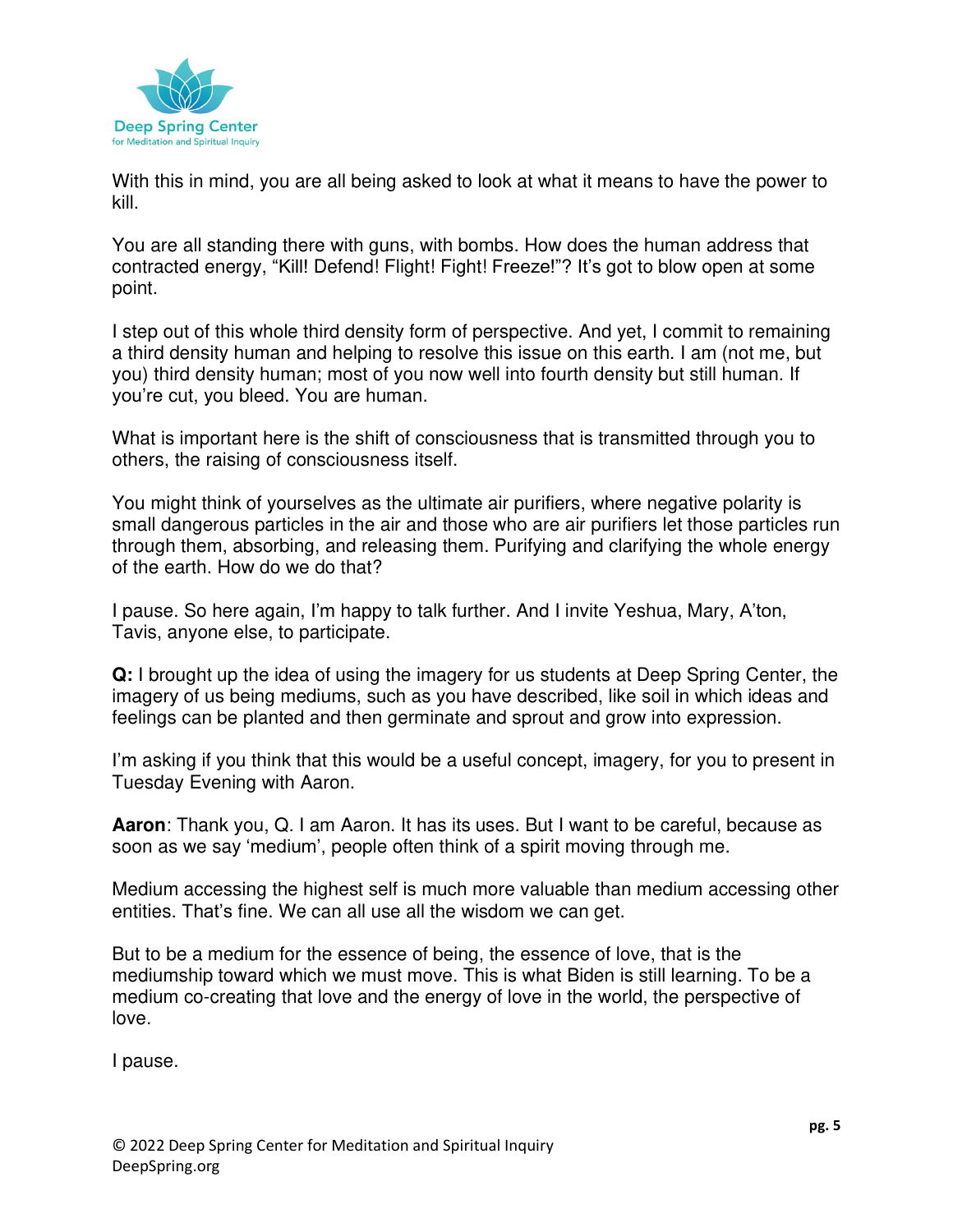

**Q:** Thank you. You spoke a moment ago about being air purifiers. That is an image that I very much appreciate, the image of being an air purifier, and if I am also to be a medium like soil in which concepts, ideas, emotional experience can be intentionally planted, germinated, and then grow.

If I'm an air purifier and I'm aware of the toxic and discomforting noise that's occurring within a collective consciousness, at this time especially, I can image myself, my auric field as being able to offer light to that dark, and that it then moves back out into the collective as light.

Likewise, if there were another image that was presented as, I can also see myself as a medium like soil in which there is this germination of loving kindness, of ideas, of expression of inclusion and co-creating ideas for how to heal the wounds of war—again, these are beautiful images. I'm just wondering if we might incorporate these images not only inTuesday Night with Aaron but also in Eden class. Thank you.

**Aaron**: Yes, thank you, Q, certainly. However, with these images, and the air purifier working, or the soil as a purifier working to pull out that which is negative, I remind you that there must be respect for negative polarity. That is a free will choice that every being has, to move into that polarity. It does not, from its free will choice of negative polarity, have the right to do harm to me or you or anyone. But it has the free will choice to live within negative polarity.

Now, this is the conundrum of negative polarity. Positive polarity can keep offering love. And if a negatively polarized entity chooses not to accept that loving energy, it has free will to do so, just to let it slip by. I do not inflict loving energy on you, I simply offer it.

But negative polarity does not simply offer; it pushes. How do we say no to negative polarity without moving into the negativity of pushing?

When we can accept that negative energy and run it through the light and the loving heart and allow it to release, that's when the air purifier is working.

This is the only way to ultimately stop negative polarity from taking over.

But it's of course very challenging, because once there is fear, you're already being pulled off into the negative polarity.

This is why practice is so important. I pause.

**Q:** There is a fundamental principle in the Aikido martial art, where the Aikido practitioner is approached perhaps by one who wishes to do harm, negatively polarized being and perhaps extends the fist toward the Aikido practitioner.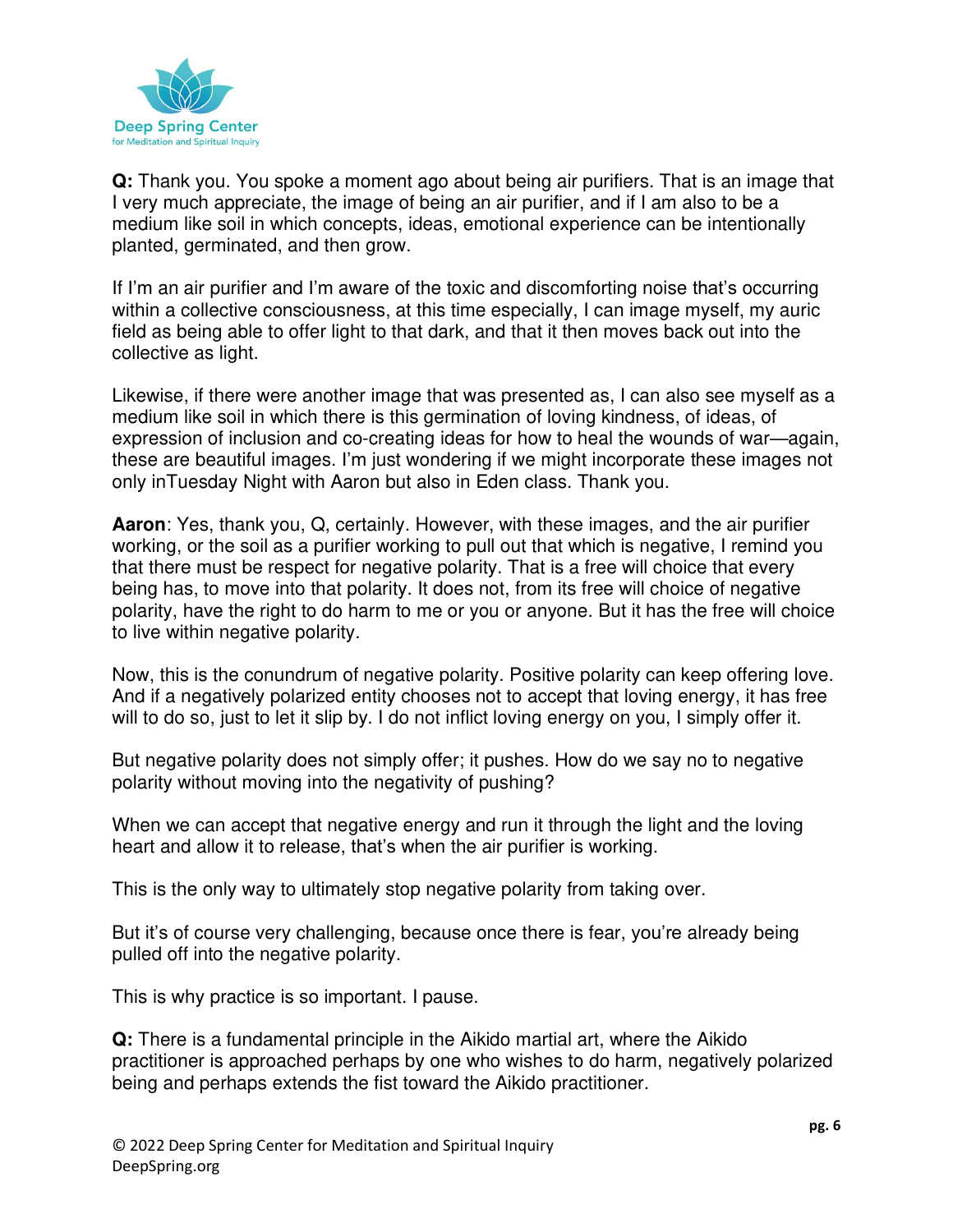

The Aikido practitioner goes through a process of recognizing that an offering is being extended from the negatively polarized person and is in a moment of assessment and judgment, and makes the decision, "I see what is being offered. I do not accept the offer. I return that energy to its source, but with energy no greater than the energy with which the offer is being presented." So that there's no karma accrued.

Now, is this a correct principle, from what you're talking about, with not getting involved with the negative offer, but somehow saying no to the negative offer, but doing it with love, where there's a neutral response, in a sense, that also says no? Thank you.

**Aaron**: Absolutely. Q, I don't think you've been at a live retreat with me and Barbara. One of the things we do at almost every live retreat and workshop longer than a weekend is the Tai Chi exercise of pushing arms, which is just what you're describing. The one thrusting, and then taking that and letting it slip by as energy, just letting it go. And then the arm here, giving it back. Returning the energy. Not more energy than what was given, not aggressively, just returning it. Letting it slip back and returning it.

We do it in walking periods during retreat, and practicing it helps people more be able to dance with the various energies that are coming up during the retreat.

**Aaron**: If no more questions for me, I would love to hear from my brothers and sisters. I'll release the body to Barbara…

**Colette**: Yeshua would like to speak…

**Yeshua** (via Colette): Beloved ones, I am Yeshua. What beautiful energy and light comes from this gathering. It radiates beyond the sense of local—it radiates into the universe, the universal field of Source, Creator—the energy from which all things come.

As I listen to your conversation about how to respond to the challenges that are here today, I appreciate the depth, the authenticity, and the desire to bring forth fourth density, which comes from each of you, though you may each express it differently.

I also honor the human desire to do something helpful and practical, such as finding ways perhaps to sponsor refugees, or other types of things that can be directly helpful to those in incarnation.

And I want you to remember that the energy you offer adds to the energetic Source. When you offer energy that is spacious and loving, and that comes from a place of desiring goodness and peace for all beings, for the Earth and all that lives upon her that does not so much change the energy of Source, which is always there—but it infuses it. I so love this term from A'ton—it activates imaginal cells. It creates a field of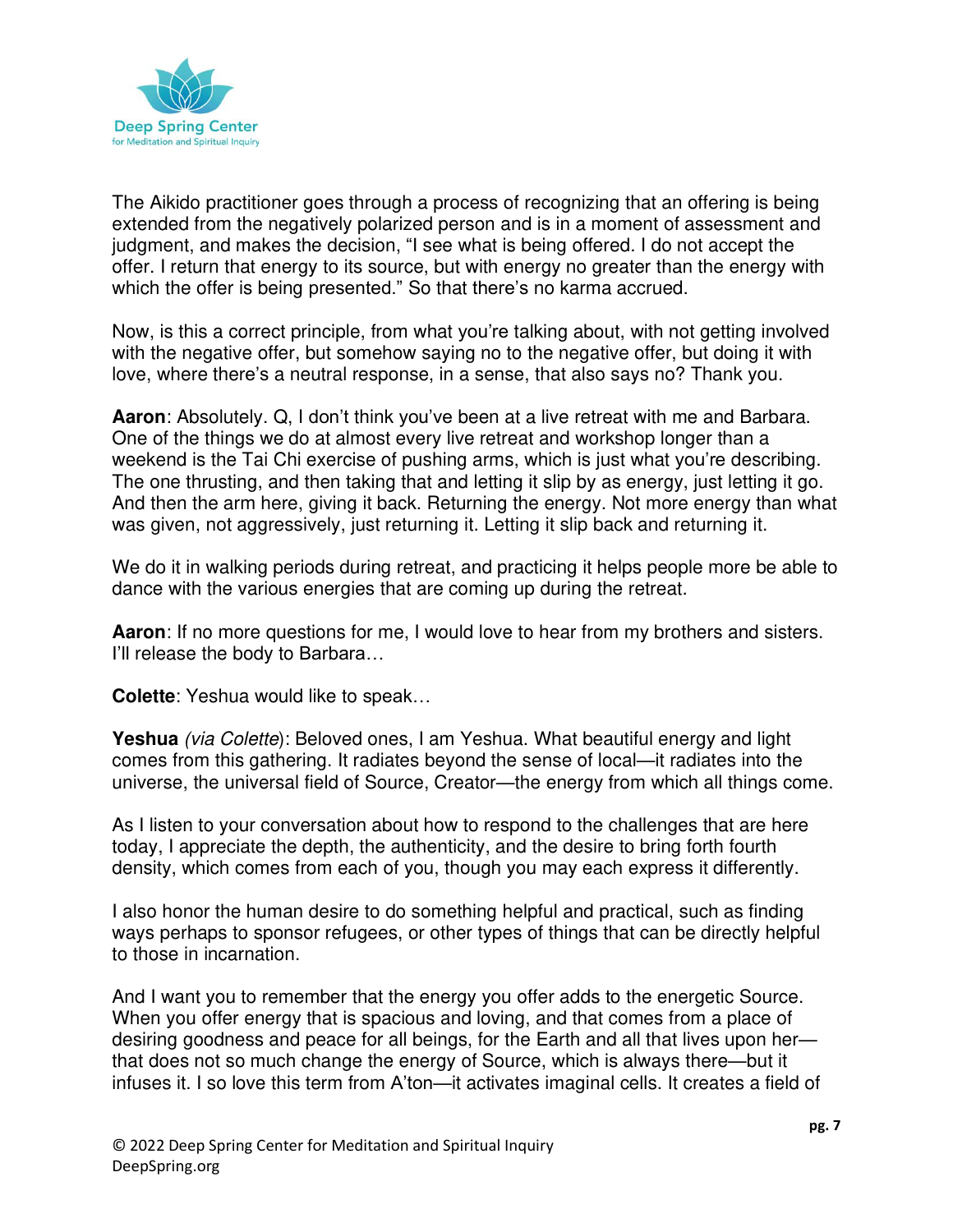

potentiation where one can access those higher energies to co-create with intention for the highest good of all.

What the solution to the challenges on Earth will be I cannot say. There is no predicting, as you know. And while political and economic methods of addressing the challenges may bring some benefit, they are always limited.

But what *is not limited* is the ability to open into the Unconditioned. To open into cocreative imaginal cell space, if you will. And as you personally do that and others also, those of us in spirit embrace you and we work with you in that place of spaciousness, of co-creation, of imagination.

At this time, Putin, for his own purposes, has brought about war: although there are many on the planet who may benefit in some way from this war. But it is not the third density observable actions and their consequences that have created this. Those who desire war are also tapping into the energy field with negative intentions to co-create their preferred outcome of power and control. And you are seeing this play out on the planet now.

Yet you can also tap into this co-creative field and bring into the human experience a collaboration with those who share this desire for peace and harmony for the highest good of all. You begin to co-create the observable systems on the planet—such as the means of healing the environment or cleaning up the oceans—or whatever else you choose create.

So, change does not start on the third density level. It comes from the higher dimensional level, whether negative or positive, and when accessed with intention is put into motion. Continue in whatever way you choose to help the current situation. But also continue to add to and draw from the co-creative field.

I pause. I am Yeshua. I will stay in the body for a moment, if there are questions for me…

**Barbara**: As I understand it, there are two aspects of our human experience. One is to be purely human. To see cause and effect and the other things that are part of mundane human existence. And one is to rise above our human self without losing touch with the human self.

I sometimes find it confusing to understand how I can do both at once. Aaron says you don't need to do both at once—alternate. But I think ultimately I do need to do both at once.

I don't know if I'm asking a clear question here. I'm just posing a dilemma that I see.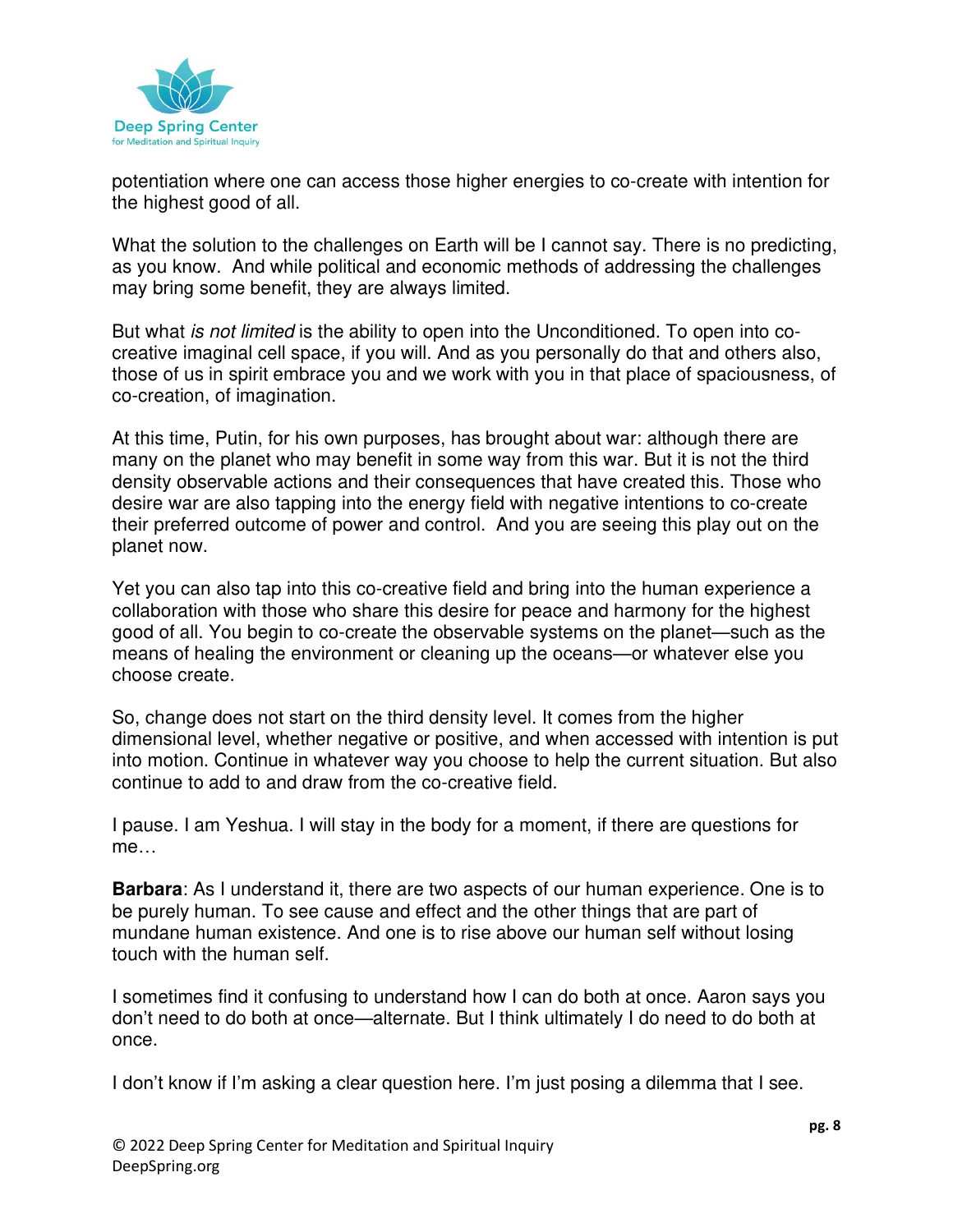

**Yeshua** (via Colette): Yes. And my dear Barbara, I think I understand what you are asking. If my answer is not sufficient, please ask me to clarify.

I think it IS a dilemma for the human on how to respond to what is occurring in one's environment. And now, because you can be aware of what's going on globally, how to be with that. How to function as a human within the society, and also, as I and A'ton have talked about, to function from a place of simultaneity.

There is no easy way to do this, because the human—especially when you are confronted now with the images of war—your humanness, your mammalian self responds to that with fear, terror, grief, rage or whatever other emotions may arise.

So, in trying to straddle both worlds, it is important to honor the human experience and not fall into self-judgment that because you feel fear or anger that there is something wrong here—or that you are stuck in the third density way of reacting and cannot access another way to respond. Those are authentic responses to the reality of the third density human living in this world.

Allow yourself to honor that anger, that fear, whatever it is, but also realize that is an energy moving in response to conditions. As Aaron says, what arises comes from conditions. It is not who you are. It doesn't need to limit you or your options for choosing to respond.

This is a dance of allowing, embracing and honoring what arises without judgment. But then allowing that to move through and into spaciousness so that when you make a choice, you make it from the most loving, spacious place of wisdom that you can. This is not a process of going from third density mode into fourth density, and moving back and forth. It is not an either/or choice of response—it is fluid.

It is as I described when I spoke last Tuesday. You are in a physical body on this physical planet. Everything you think, feel or do impacts the whole energy field of the Earth, as well as moves up into the higher dimensions of energy.

So live as lightly as you can with as much love. But do not push away the human experience, because that heartbreak, that fear, becomes a catalyst for you to open your heart even more to yourself and to others. Use the energy of that to then make choices about how you may interact in the world. Perhaps your only option is to radiate love to your companion who lives in your home, because you are housebound, for some reason.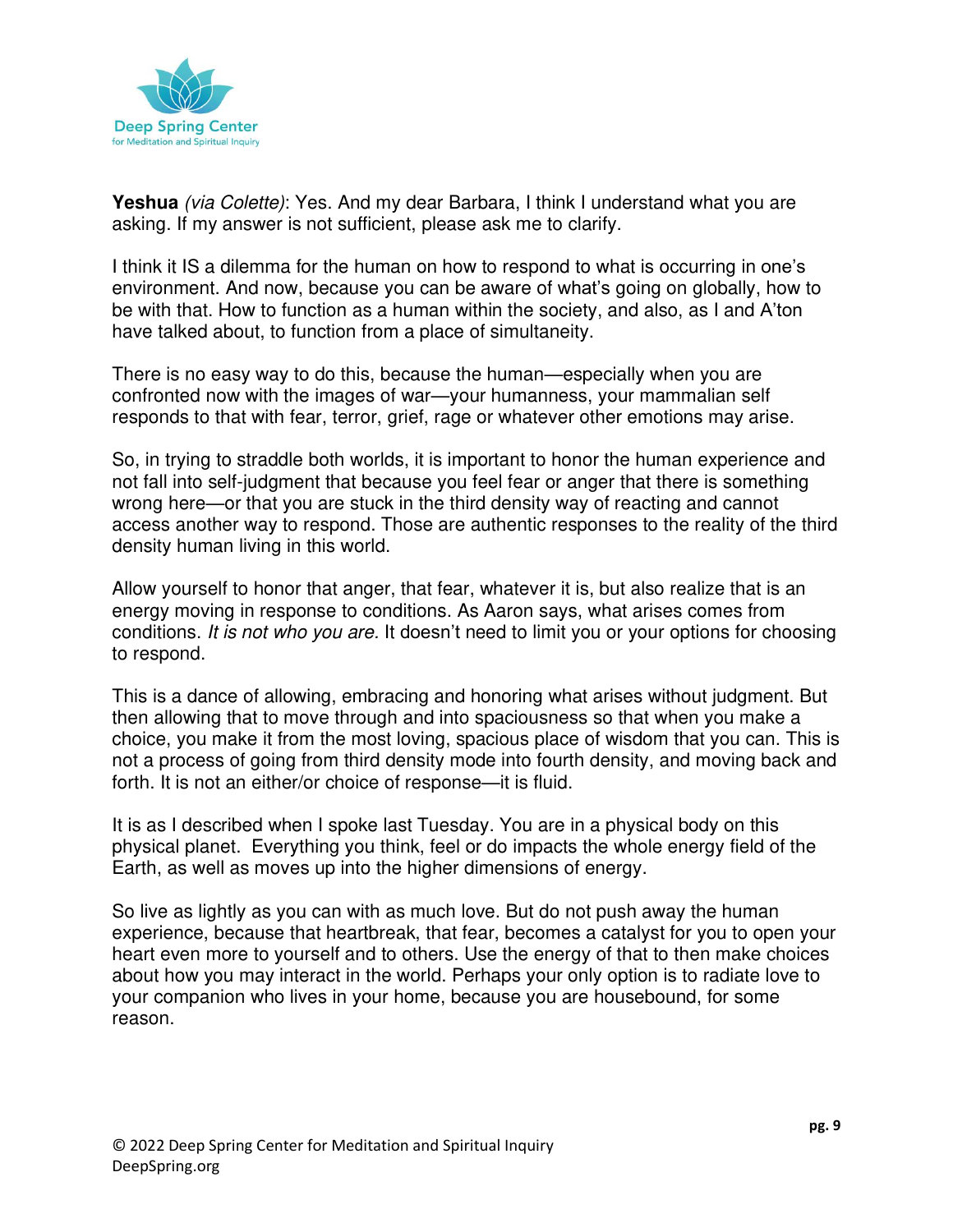

From the human perspective you may be feeling angry, or fearful about the war, or angry about Putin—whatever your thoughts or feelings hold it in spaciousness. Move through it. Do not judge it. Then take that into your co-creative mind.

So I will pause here because I would like to hear if this is understandable…

**Barbara**: Thank you, Yeshua. I hear and understand what you're saying. I don't think I'm taking it further, but just does this make sense to you. What Aaron's been talking to me about, as he expressed to the group, of what happens for the third density human when we can't fight, and we can't flee, and we can't freeze. There's no place to go but whoosh! into a whole different level of consciousness.

When I meditate with watching my desire to fight or flee or freeze, and the human that's caught in those, I can step back into that which is beyond the human which has compassion, but there's still somebody having compassion. And that's just another way of fighting. I need to let go of needing to be that human having compassion.

There's a certain level of consciousness that I know is accessible to us all, awakened consciousness, where I'm not doing compassion but simply being compassion.

I can't ask for any promises that if enough of us do this, it will save our world. It may or may not. But I have a feeling that if we do this, at some level we are safe. And I don't mean physically safe, or safe on earth. But the only place that—true safety is not even the best word—the only place where I can fully rest in love is that place beyond fight/flee/freeze. And that this catalyst is really pushing me there.

It's not really a question.

**Yeshua** (via Colette): Yes, and thank you, dear Barbara, for sharing that. If it had not been for this particular war, other things would occur as an opportunity to move beyond, just as you say, a human having compassion, to being compassion, or into that compassionate field.

Whether the earth will be safe, whether you will be safe as a human, I cannot say. But you are right—as more move into just being love, being compassion—whatever happens to the planet or the human in the long term is simply a temporary event. All things heal. All things come into unity. I'm not saying that to minimize it; I'm just saying this is a catalyst right now to move into that place of simply being love and being compassion.

When the human can access that space more and more, the options of choosing what to do actually become simpler, because in that loving space there is not the option of pushing against, or fighting against, of sanctioning because there's only one being.